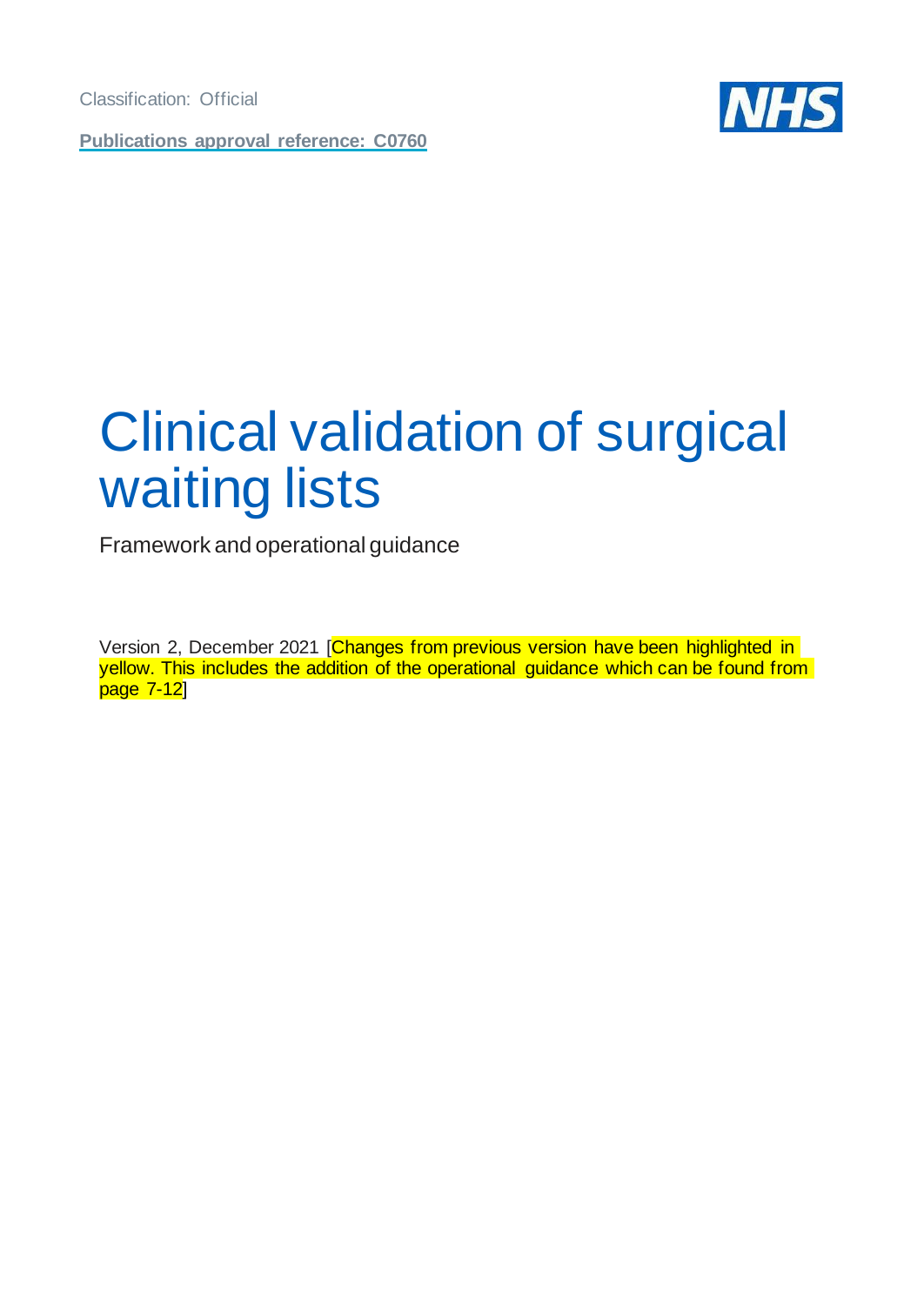# **Contents**

| Appendix F: Potential impact of each stage of clinical prioritisation22 |  |
|-------------------------------------------------------------------------|--|
| Appendix G: Admitted waiting list review process flow 24                |  |
|                                                                         |  |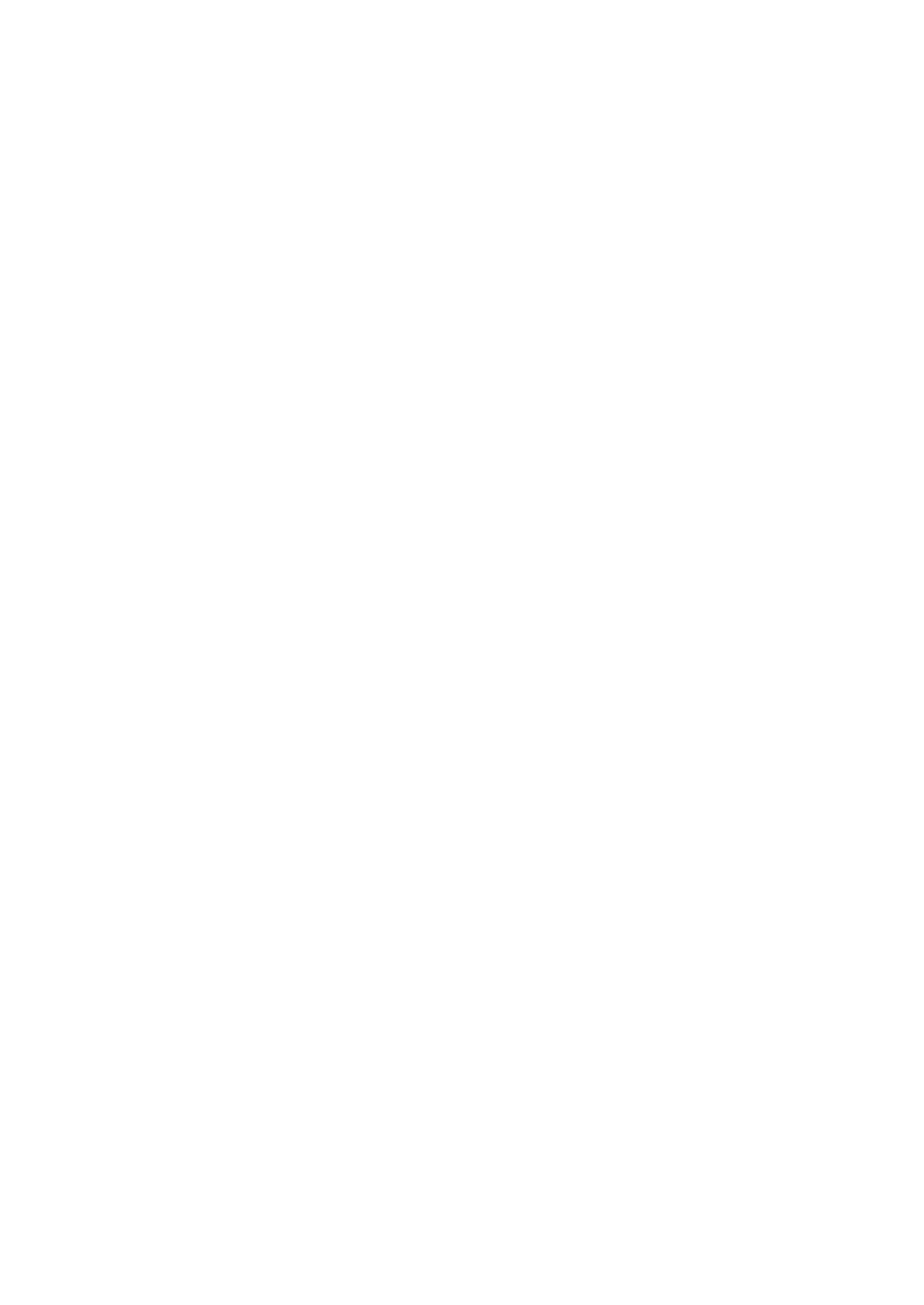# <span id="page-3-0"></span>Section 1: Framework

Most long-waiting patients on the surgical waiting list will have agreed to undergo operative treatment before the coronavirus pandemic started. Many people's circumstances may have changed as a result of the pandemic or other factors since then, and some patients may now have changed their minds about having surgery or wish to defer this until the pandemic is over. Similarly, some people's condition may have changed, which they may not have wanted to inform their GP or specialist about.

### **The clinical validation of surgical waiting lists project will produce a clinically validated waiting list that allows operating lists to run effectively, by:**

- checking on a patient's condition and establishing any additional risk factors
- establishing the patient's wishes regarding treatment
- providing good communication with patient and carer and GP
- introducing the P6 categories that allows patients to postpone surgery but remain on the waiting lists

This project is supported by the Academy of Medical Royal Colleges (AoMRC) as well as relevant medical royal colleges and specialist societies. It has been reviewed by the NHS England and NHS Improvement legal cell.

# <span id="page-3-1"></span>1.1 Principles

The principles are:

- **Times have changed:** patients now face different risks and their social and economic circumstances may have changed.
- **Local design and delivery** of the validation process: core standards but locally interpreted. **No patient's care should be delayed** by the validation process: those trusts that have started to clinically validate their surgical waiting lists should continue.
- **Arrangements to support patients** who change their mind about surgery after the initial conversation must be inplace.
- **Appropriate consultation** to meet a patient's needs: remote or face to face.
- **Narrowing of health inequalities:** e.g. support for people with communication difficulties,<sup>11</sup> including those whose first language is not English; appropriate arrangements for those with a learning or behavioural difficulty or a mental health problem that may impact on their capacity to make an informed decision.

**The project is about making the best mutually agreed decisions with patients and is not an exercise to reduce numbers on waiting lists.**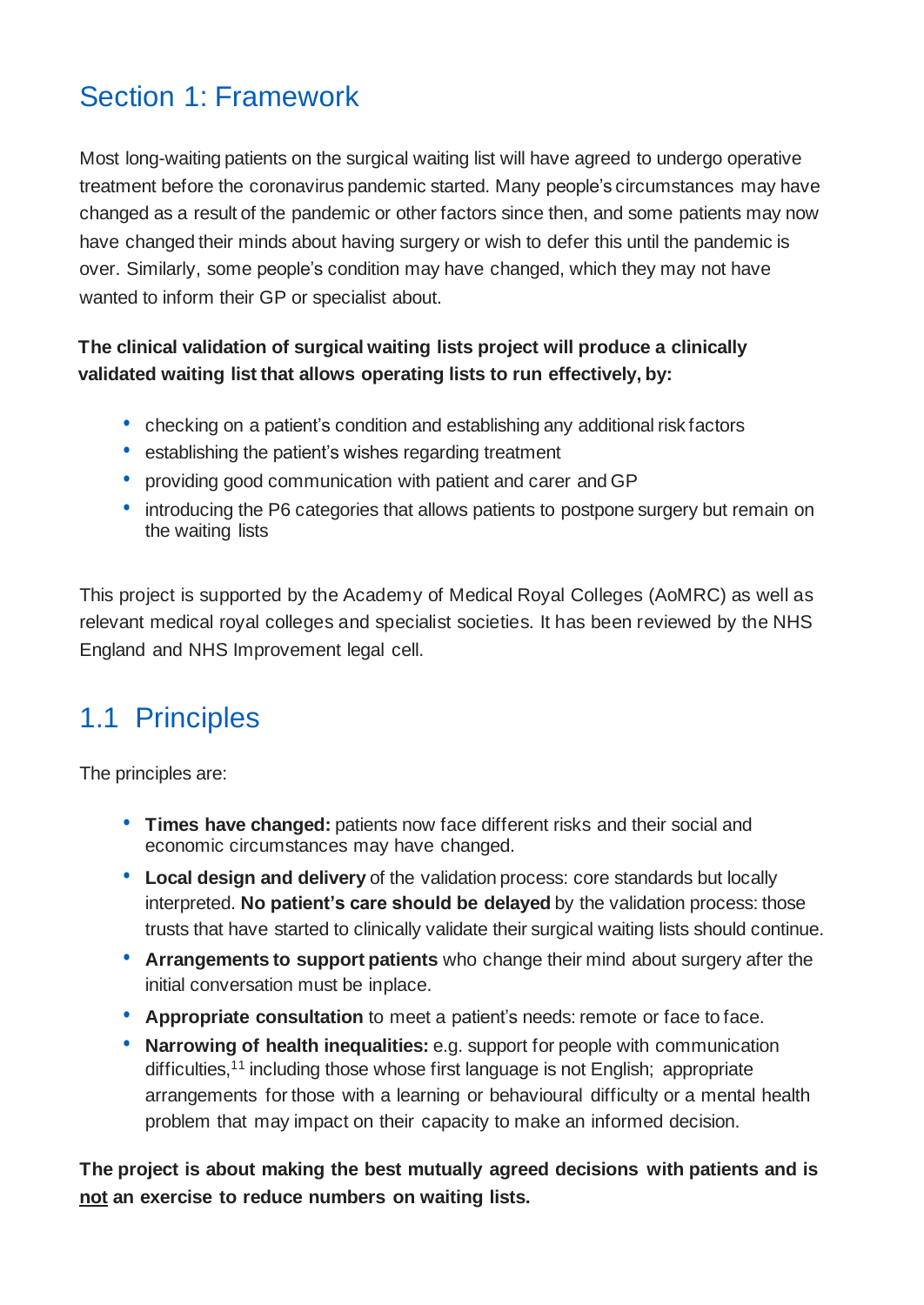#### **Waiting lists should be validated in two or three stages:**

- 1. Technical validation: ensure the waiting list is accurate and up to date.
- 2. Patient discussion: patients are contacted by a locally determined competent team to establish their wishes.
- 3. Remote clinical consultation: for patients who wish to discuss their situation in more detail using shared decision making (SDM).



### <span id="page-4-0"></span>1.2 Use of the P5 category

Since 2015, patients have been able to remain on the waiting list for treatment, even if this extends their RTT pathway beyond 52 weeks. The P5 category was created to allow patients to defer treatment/investigation due to concerns over COVID-19. Both the P5 and P6 codes ensure patients remained on active, visible waiting lists.

According to previous operational guidance, P5 pathways were to be re-reviewed within six months of their original review, and this process could continue indefinitely. However, with the immediate risks of the COVID-19 pandemic diminishing, it has now been decided that **the P5 category will be removed from 4th January 2022.** All P5 patients should be rereviewed and allocated to one of the remaining P codes. Next steps for the patient will be determined by existing Referral to Treatment (RTT) rules (where appropriate) in line with local access policies, and patient discussion.

### <span id="page-4-1"></span>1.3 Use of the P6 category

Patients who have been offered two dates for treatment and have declined to accept but

<sup>&</sup>lt;sup>1</sup> Follow the **Accessible Information Standard** – format must be accessible for the individual, e.g. BSL, audio or thosewith visual impairmentsusing screen readers.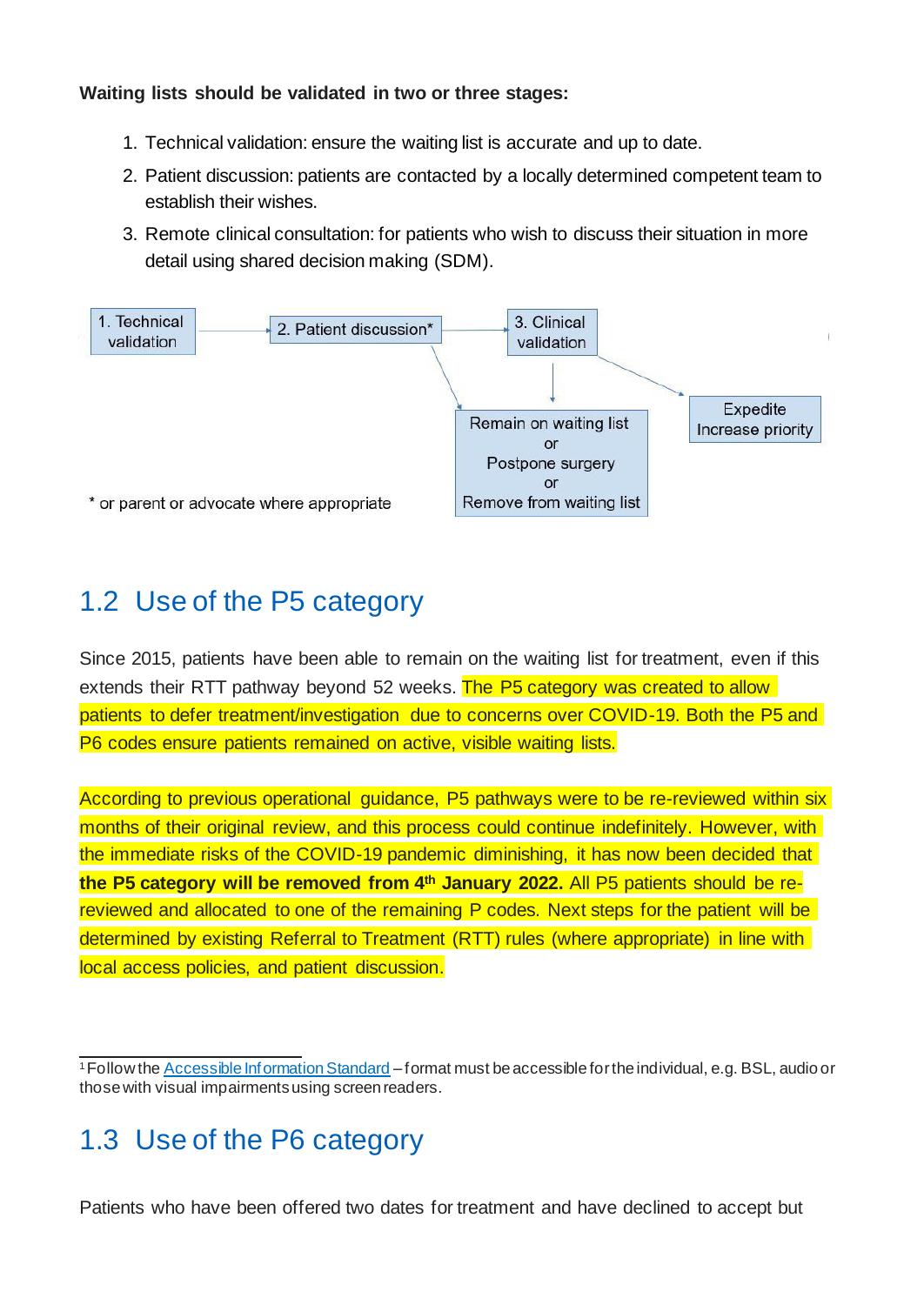still wish to remain on the waiting list will be coded as P6. This is in line with current patient choice guidance but enables us to quantify the number of patients who fall into this category.

Pathways recorded in the P6 category should continue to be managed in line with current waiting list rules and local access policies, allowing for patient choice delays where clinically appropriate. Patients will continue on active RTT pathways (where relevant) and remain on active waiting lists. There will still be a requirement for these pathways to be reported via the waiting list minimum data set (WLMDS) to enable us to quantify the number of patients choosing to delay treatment for social reasons.

To note:

- **The clinician and provider retain responsibility for any changes to the patient's pathway.**
- **The patient's GP must be notified of the outcome of the discussion.** Patient initiated follow-up should be considered where appropriate: [https://www.england.nhs.uk/outpatient-transformation-programme/patient-initiated](https://www.england.nhs.uk/outpatient-transformation-programme/patient-initiated-follow-up-giving-patients-greater-control-over-their-hospital-follow-up-care/)[follow-up-giving-patients-greater-control-over-their-hospital-follow-up-care/](https://www.england.nhs.uk/outpatient-transformation-programme/patient-initiated-follow-up-giving-patients-greater-control-over-their-hospital-follow-up-care/)
- **Patients are free to change their minds**. Trusts must provide a contact telephone number and/or email for patients to contact should they change their mind within 28 days.. Beyond that date, the patient will need to be re-referred by theirGP.
- **The local patient advice and liaison service (PALS)** should be made aware of the project
- **Local teams** should design their own system for waiting list validation.
- **Implementation:** the Elective Care Recovery and Transformation team will support implementation, initially with a soft launch at pilot sites in the North West to identify any specific training issues.
- This framework includes tools and other resources that local teams might consider adapting for localuse:
- a shared decision-making tool for use when a patient requests a clinical review (Appendix A)
- frequently asked questions, both for trusts and patients (Appendix B)
- supporting distressed patients (Appendix C)
- clinical prioritisation (Appendix D)
- pre-habilitation options (weight loss, activity, mental health, diabetes, smoking). These provide generic national resources but local options should be substituted when available
- template pre-habilitation advice sheet and list of national resources
- template letters to patients published in word to allow easy local adaptation (published separately).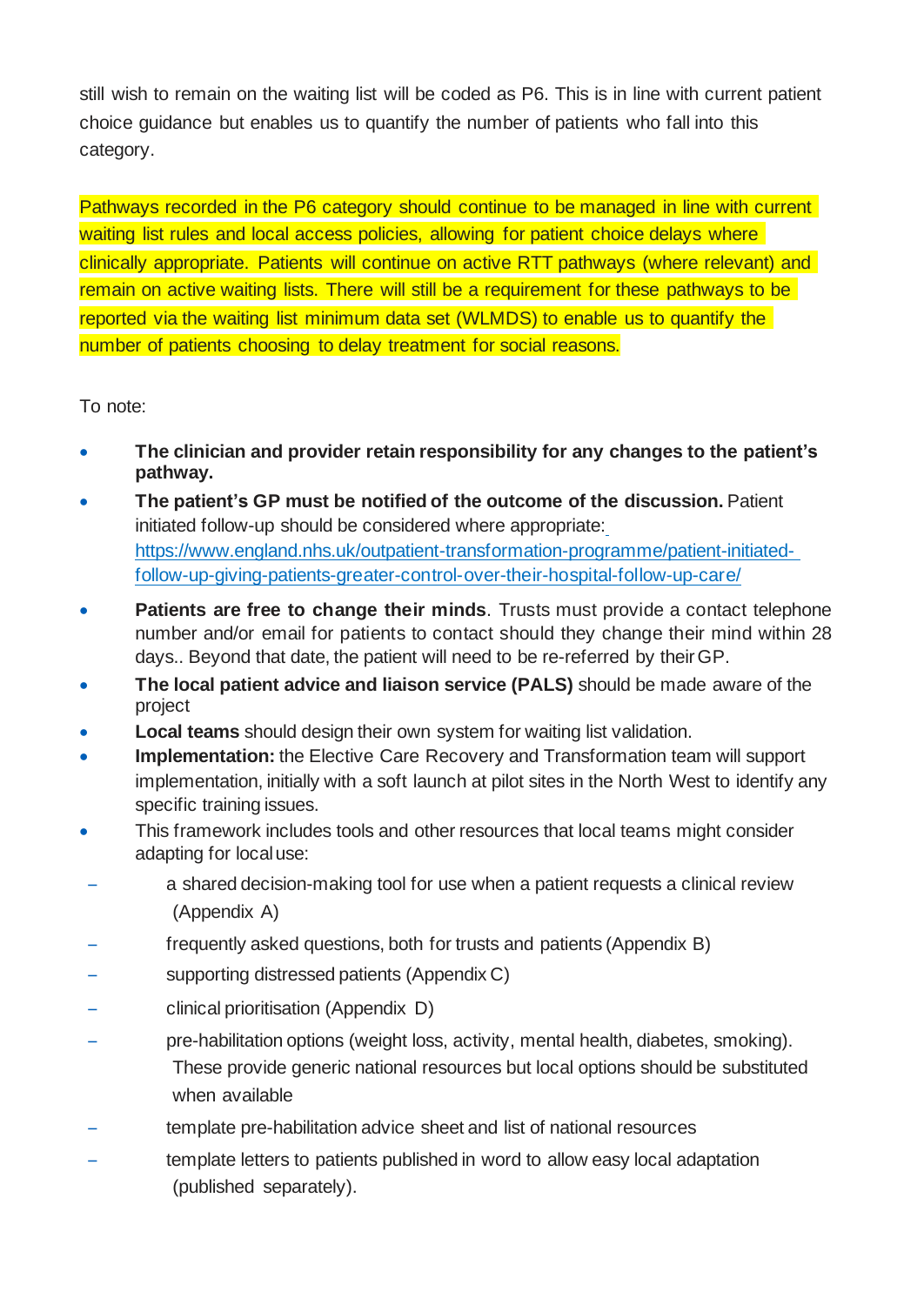# <span id="page-6-0"></span>Section 2: Operational guidance

The information in this section has been compiled to support the national framework for consistency across systems and providers.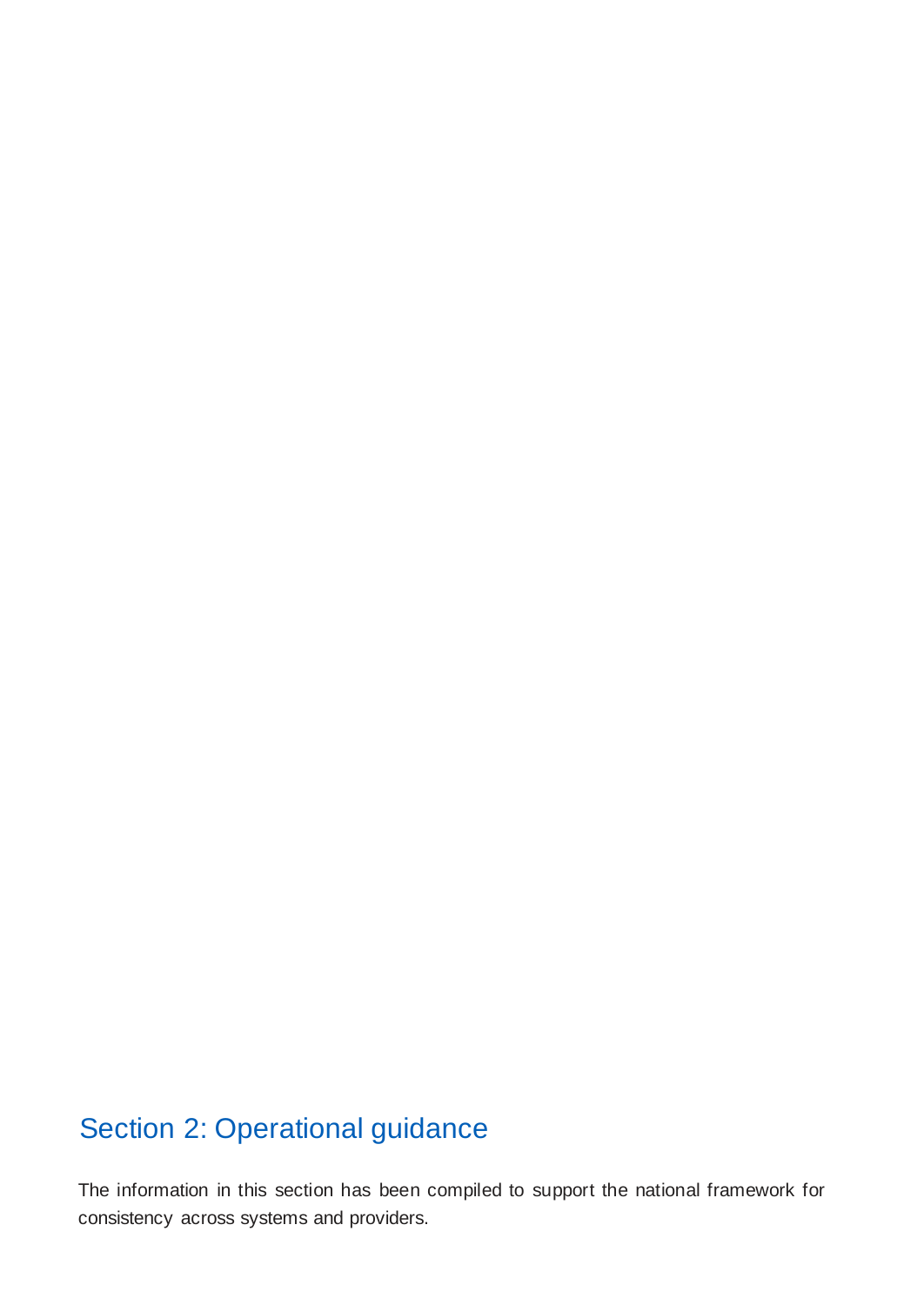The clinical prioritisation programme is part of the third phase of the NHS response to COVID-19 and is designed to support the prioritisation of waiting lists as part of the recovery of elective activity. The priority is to ensure that all patients on an admitted patient care pathway have been reviewed and clinically prioritised to support discussions with patients about their planned care, to give greater clarity of the number of patients awaiting procedures at each priority level, to inform service capacity planning, and support the booking of patients.

### 2.1 Data quality validation

Data Quality issues & potential errors should be reviewed and corrected as far as possible prior to clinical validation in order to provide as accurate and up-to-date list as possible for clinical review. Data quality issues may be identified through the national validation programme feedback reports and data, or through local data quality reports.

Issues likely to affect the management of the patient's pathway should be

prioritised. For admitted pathways potential issues are likely to include:

- Past TCI dates
- **Potential duplicates**
- Missing waiting list or pathway information (eg due date, intended procedure)
- Decision to admit but no waiting list entry
	- Patients on an admitted waiting list without an active RTT clock

The data quality of pathways with a decision to admit is usually better than for other pathway stages due to regular validation processes. Data quality validation should not delay the clinical prioritisation process, but checks should be completed to an adequate level to support the generation of a list of patients awaiting admission for treatment to be contacted by the trust.

### 2.2 Administrative validation

Patients (or for paediatric patients a parent or appropriate guardian) should be contacted by letter, telephone, or email to confirm their current circumstances, needs and preferences relating to their planned treatment, so that up-to-date information is available to support the clinical prioritisation process.

The trust should consider appropriate patients to contact and the appropriate means, taking into account those patients who may have TCI dates already booked in the near future, when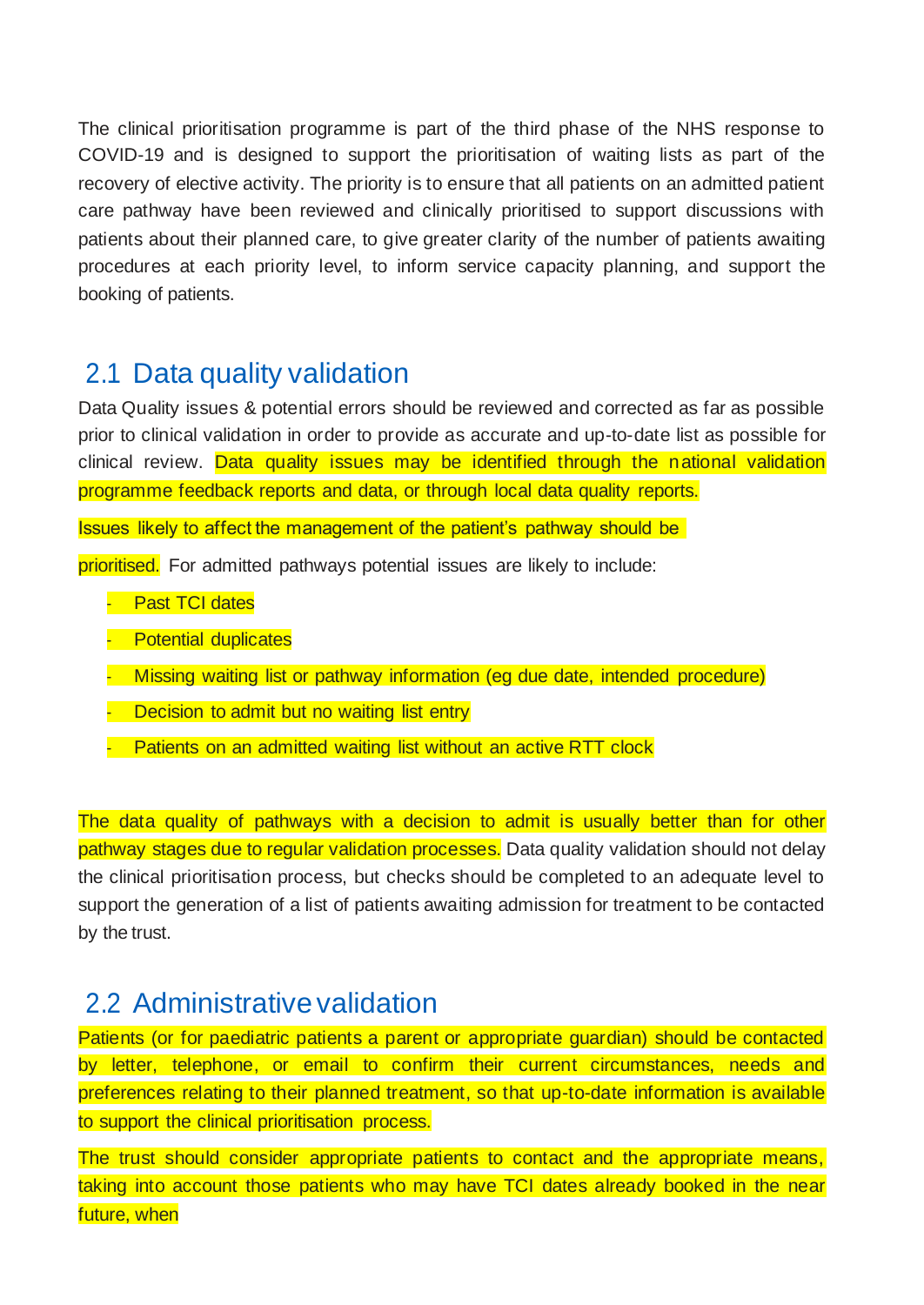the patient was added to the admitted waiting list, and when the patient was last contacted. The means of contact is likely to depend on the volume of patients, urgency of booking, patient demographics, and staff availability.

- Patients should be asked to indicate whether they still require treatment or whether they have been treated elsewhere or their condition has otherwise resolved.
- Patients should be asked to provide details of any periods of unavailability, and the general reason for this, patients reluctant to come in due to hospital due to Covid -19 would fall into this category. The patient will remain on the waiting list in line with national RTT rules, and this information will be used to support planning and booking their treatment. These patients will be categorised P6.

Clear information should be provided to the patient about next steps. Some patients will proceed to a shared decision-making discussion with a clinician, and information should be provided about this to enable patients to participate fully in that discussion with an appropriate clinician. This will include where further information is needed to enable the clinical team to assign or update a prioritisation category, where patients are undecided about whether to proceed with treatment, or wish to discuss their condition and their treatment options, or where a patient has been listed for a procedure included in national guidance on evidence- based interventions.

If contacting by letter or e-mail patients should be given adequate time to respond (at least two weeks from receipt of letter) and clear information about the need to respond and next steps if they do not. Further attempts must be made to contact any patients who do not respond to the letter, or who cannot be contacted by telephone. Some of these attempts should be made outside of normal working hours, as well as contacting the patient's GP or referrer.

Information provided by patients should be recorded on the trust PAS on the patient pathway information, to provide information to support clinical prioritisation and booking instructions.

Patients should not be removed from the waiting list without a clinical decision and communication and agreement with the patient.

Administrative validation should be completed to an adequate level to enable identification of those patients on the admitted waiting list with a clear decision to proceed with their planned treatment, and those patients where further information, or a shared decisionmaking discussion is required. A list of those patients requiring further review should be generated to support the clinical validation process.

### 2.3 Clinical validation

Information provided by the patient on their current condition, fitness and availability to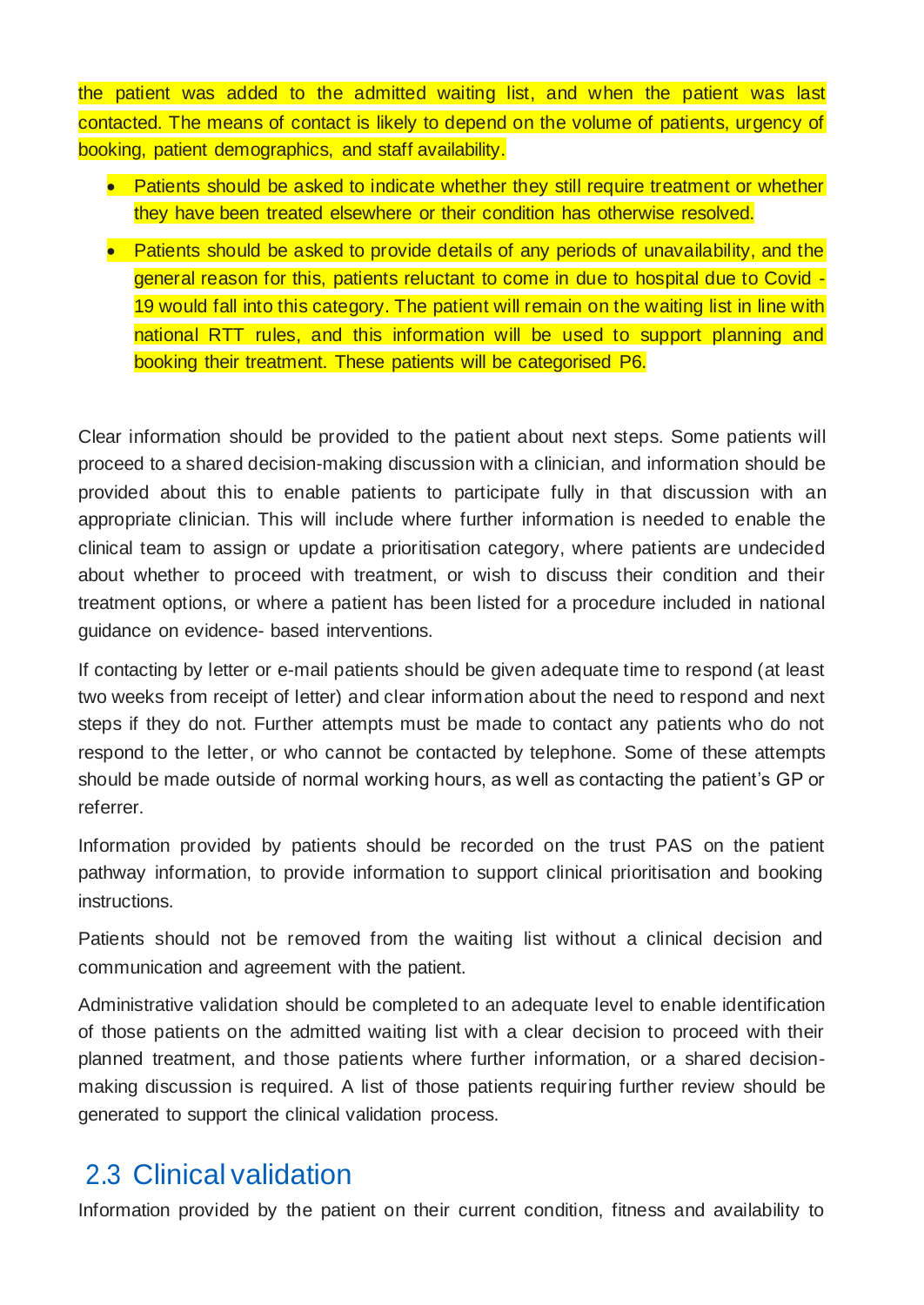proceed should be collated to enable a specialty level review of the admitted waiting list.

Where a patient has indicated that they wish to proceed with surgery for a routine procedure, and there are otherwise no indications requiring a shared decision making discussion between the patient and an appropriate clinician, a clinical priority category may be assigned and recorded based on the locally agreed process appropriate for the patient's condition/procedure. A separate clinical discussion with the patient will not usually be required.

The specialty team may also be able to identify those patients potentially suitable for treatment in the Independent Sector based on this information.

For patients where a shared decision-making discussion is appropriate (either required by the clinician or requested by the patient), a clinical review should be undertaken by an appropriate clinician in accordance with the national guidance on clinical validation of surgical waiting lists: [https://www.england.nhs.uk/coronavirus/publication/validating](https://www.england.nhs.uk/coronavirus/publication/validating-waiting-lists-framework/)[waiting-lists-](https://www.england.nhs.uk/coronavirus/publication/validating-waiting-lists-framework/) [framework/](https://www.england.nhs.uk/coronavirus/publication/validating-waiting-lists-framework/)

The list of patients to be reviewed should be ordered to enable patients with the most urgent conditions to be reviewed first based on the information available (such as urgency indicated at referral or decision to admit, procedure type, specialty, and length of time that the patient has been waiting for treatment).

Appropriate information should be available to support the process, including information provided by the patient during the administrative validation process on their current condition, fitness and availability to proceed.

The discussion with the patient should include the following elements:

- The clinician's assessment of the patient's priority level;
- The patient's current condition and symptoms, and any other clinical conditions or factors that may affect their treatment;
- The patient's understanding and agreement to the planned treatment or procedure, or whether there are more suitable alternative options;
- For patients listed for a procedure included in national guidance on evidence-based interventions (see further information here: [https://www.england.nhs.uk/evidence](https://www.england.nhs.uk/evidence-based-interventions/)[based-interventions/\)](https://www.england.nhs.uk/evidence-based-interventions/), or in local policy on procedures of low clinical value or limited clinical effectiveness, options for alternative treatment or condition management should be discussed, and next steps agreed with the patient;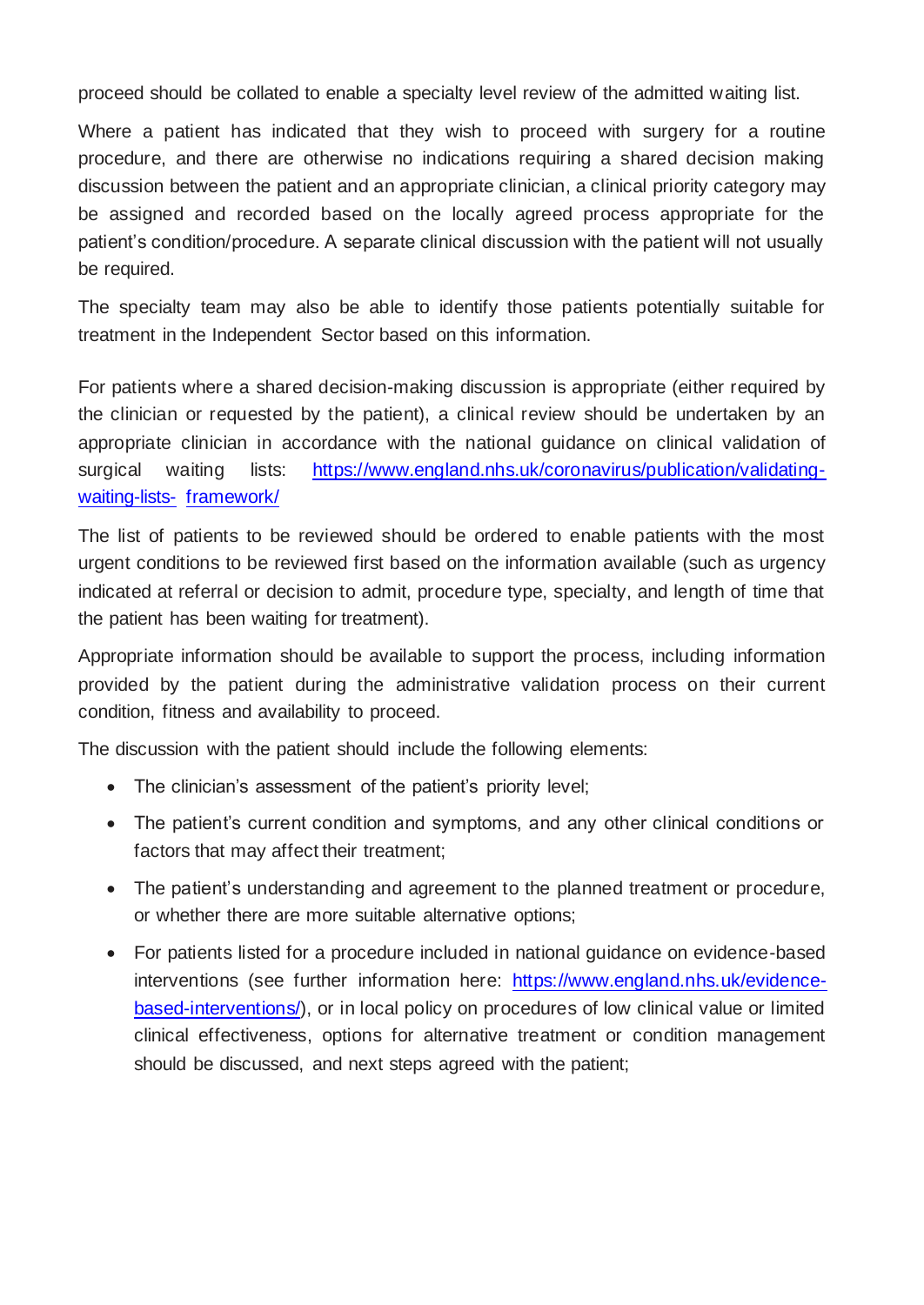- The patient's fitness to proceed to treatment– if the patient is not currently fit to proceed, the reasons for this should be established, whether this is likely to be a short- term or long-term reason, and if any treatment or other steps required to optimise the patient for surgery. The patient's pathway should be managed in accordance with RTT rules, so that patients are not removed from the waiting list due to a short-term condition;
- Whether the patient is potentially suitable to be treated in the Independent Sector or a hub waiting list (where this is the case, we recommend that this information is captured on the local IT system to allow easy identification of these patients);
- The patient's availability. Where a patient is unavailable, timescales about their period of unavailability should be noted and an appropriate timescale for further contact and re-review should be agreed.

#### **Updated note on the use of P5 and P6**

The P5 category was created to allow patients to defer treatment/investigation due to concerns over Covid-19. Both the P5 and P6 codes ensured patients remained on active, visible waiting lists, whether this is due to COVID-related issues or non-COVIDrelated issues. COVID-related issues may include clinical risk factors, anxiety about COVID-19, or that the patient is currently self-isolating. Where a patient is unavailable, timescales about their period of unavailability should be noted and an appropriate timescale for further contact and re-review should be agreed. This is to be recorded as P6 from 4<sup>th</sup> January 2022.

According to previous operational guidance, P5 pathways were to be re-reviewed within six months of their original review, and this process could continue indefinitely. However, with the immediate risks of the COVID-19 pandemic diminishing, it has now been decided that **the P5 category will be removed from 4th January 2022 onwards.**  All P5 patients should be re-reviewed on one further occasion and allocated to one of the remaining P codes. Next steps for the patient will be determined by existing Referral To Treatment (RTT) rules (where appropriate) in line with local access policies, and patient discussion.

Patients who have been offered two dates for treatment and have declined to accept for non- Covid reasons, but still wish to remain on the waiting list will be coded as P6. This is in line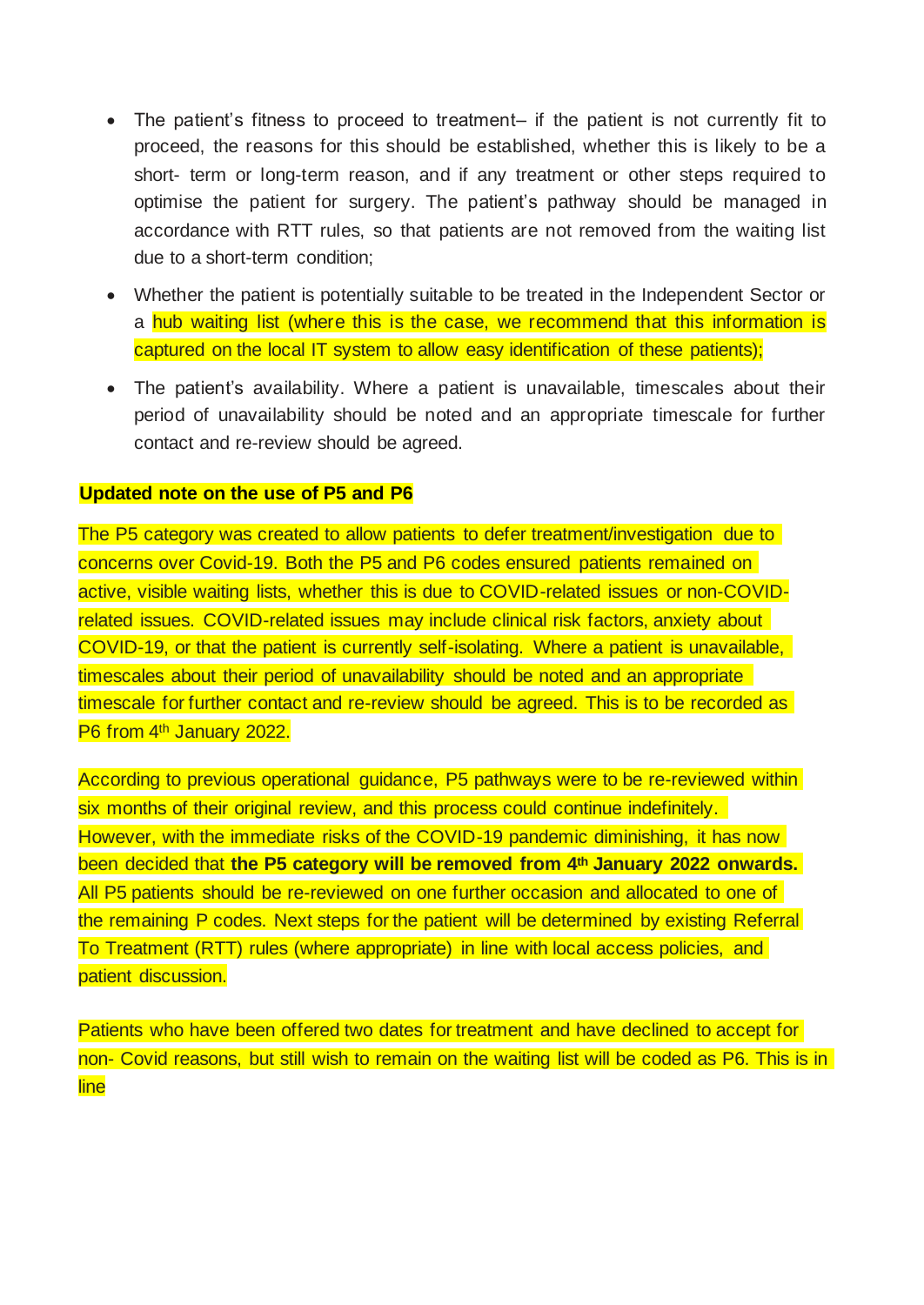with current patient choice guidance but enables us to quantify the number of patients who fall into this category

Pathways recorded in the P6 category should continue to be managed in line with current waiting list rules and local access policies, allowing for patient choice delays where clinically appropriate. Patients will continue on active RTT pathways (where relevant) and remain on active waiting lists. There will still be a requirement for these pathways to be reported via the waiting list minimum data set (WLMDS) to enable us to quantify the number of patients choosing to delay treatment for social reasons.

The outcome of the discussion should be recorded on the trust PAS as part of the patient pathway information, including the priority category and date that the review was undertaken. The outcome should also be confirmed in writing to the patient and their GP or referrer.

The completion of clinical validation should support a trust waiting list view of patients to be booked by clinical priority and wait time, with appropriate supporting information to enable their treatment to be planned, including information about the patient's fitness to proceed and availability. This list should support capacity planning including the identification of patients clinically suitable for treatment in the Independent Sector.

#### **Maintaining a clinically stratified waiting list**

The review information, including the priority category and the clinical review date (ie the date that the priority level is assigned) should enable the trust to identify any patients requiring re- review if they are not treated within the indicated timescale, or for re-contact at an appropriate time for those patients in the P6 category. Patients remaining on the waiting list should be re- reviewed no later than 6 months after their previous review.

To support ongoing maintenance of the waiting list, and reduce the need for re-review, the above points to be discussed with the patient should be included when a new decision to admit is made, so that the prioritisation category and supporting information can be recorded as part of the patient's waiting list entry.

### 2.4 Links for further information

- RTT rules are unchanged and should be followed. RTT guidance, and the latest Q&As relating to RTT measurement and COVID-19 can be accessed here: [https://www.england.nhs.uk/statistics/statistical-work-areas/rtt-waiting-times/rtt](https://www.england.nhs.uk/statistics/statistical-work-areas/rtt-waiting-times/rtt-guidance/)[guidance/](https://www.england.nhs.uk/statistics/statistical-work-areas/rtt-waiting-times/rtt-guidance/)
- National guidance on clinical prioritisation of surgical waiting lists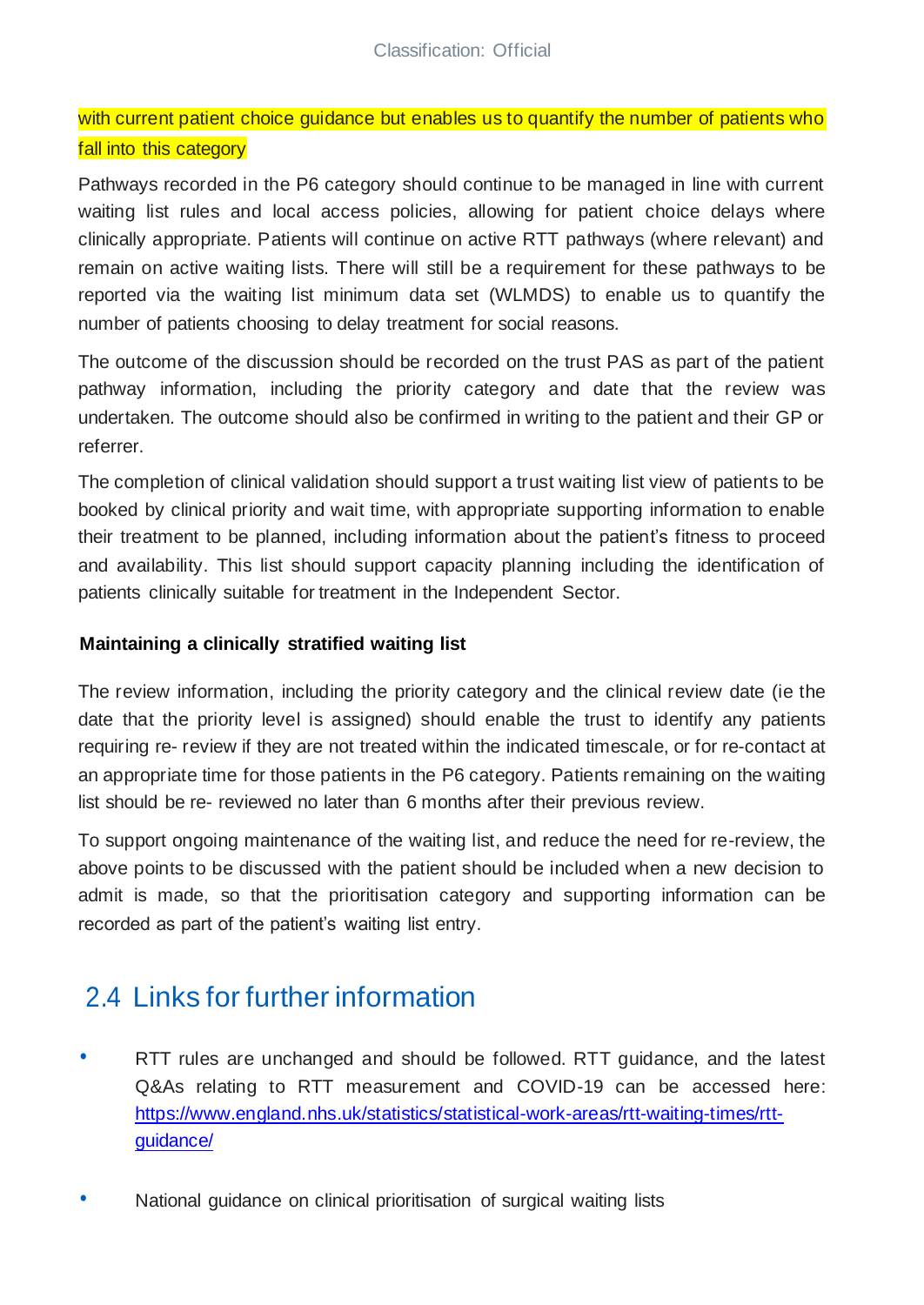[https://www.england.nhs.uk/coronavirus/publication/validating-waiting-lists](https://www.england.nhs.uk/coronavirus/publication/validating-waiting-lists-framework/)[framework/](https://www.england.nhs.uk/coronavirus/publication/validating-waiting-lists-framework/)

• The Elective Care IST Waiting List Review guide provides general advice on waiting list validation.

<https://future.nhs.uk/ElecCareIST/view?objectId=80186501>

• Evidence-based interventions programme [https://www.england.nhs.uk/evidence-based](https://www.england.nhs.uk/evidence-based-interventions/)[interventions/](https://www.england.nhs.uk/evidence-based-interventions/)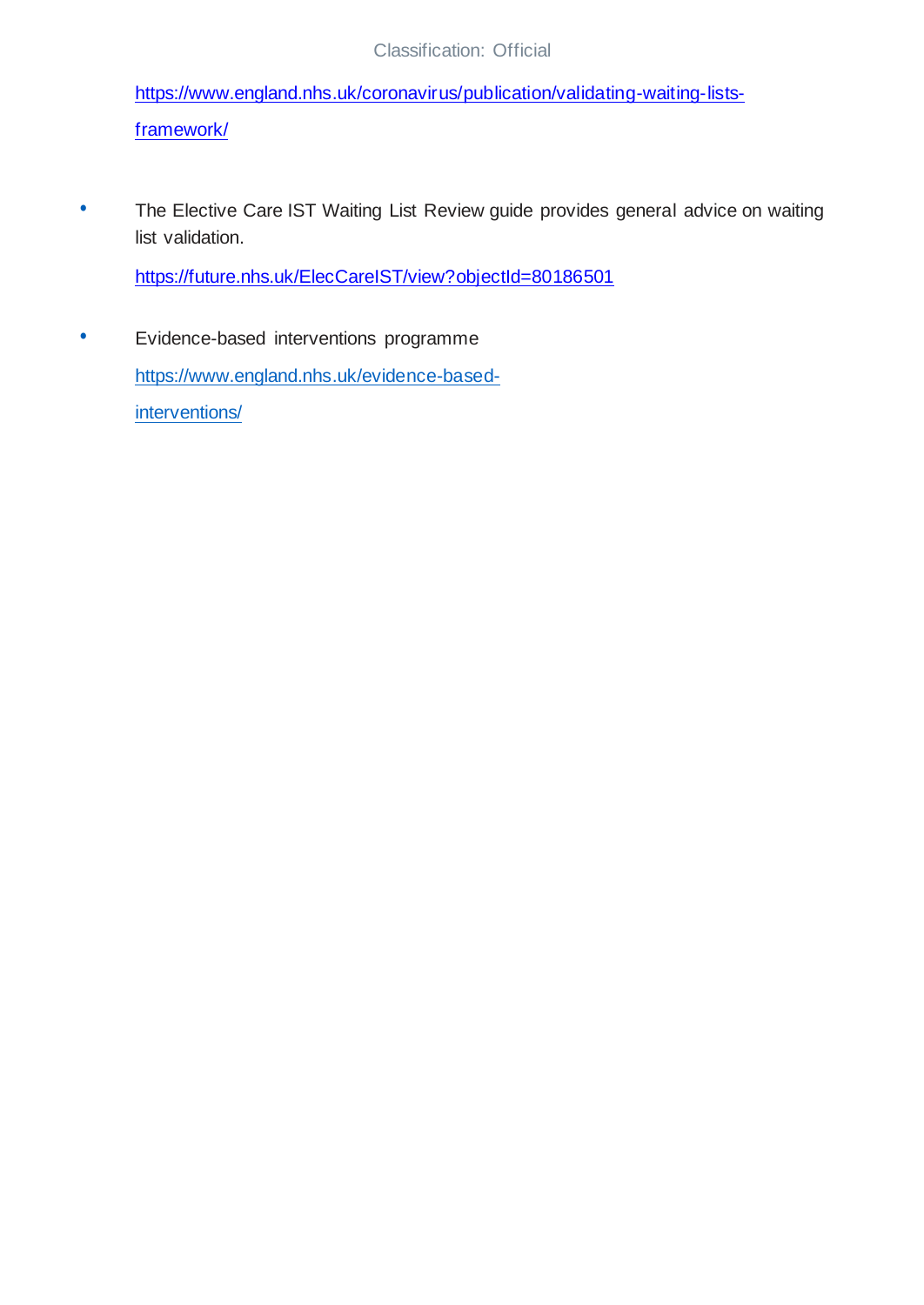# <span id="page-13-0"></span>Appendices

# <span id="page-13-1"></span>Appendix A: Shared decision-making (SDM) tool

- Within the context of waiting list support for patients, the SDM tool may be used by clinicians for planning for patient care and delivery.
- SDM is the process whereby patients and clinicians work together to make evidencebased decisions centred on patient values and preferences – The example provided has been adapted for the clinical validation of waiting lists.
- Senior clinicians should have increased ownership of waiting list management, particularly for patients with the highest clinical need or length of wait. This is in line with surgical and medical prioritisation guidelines.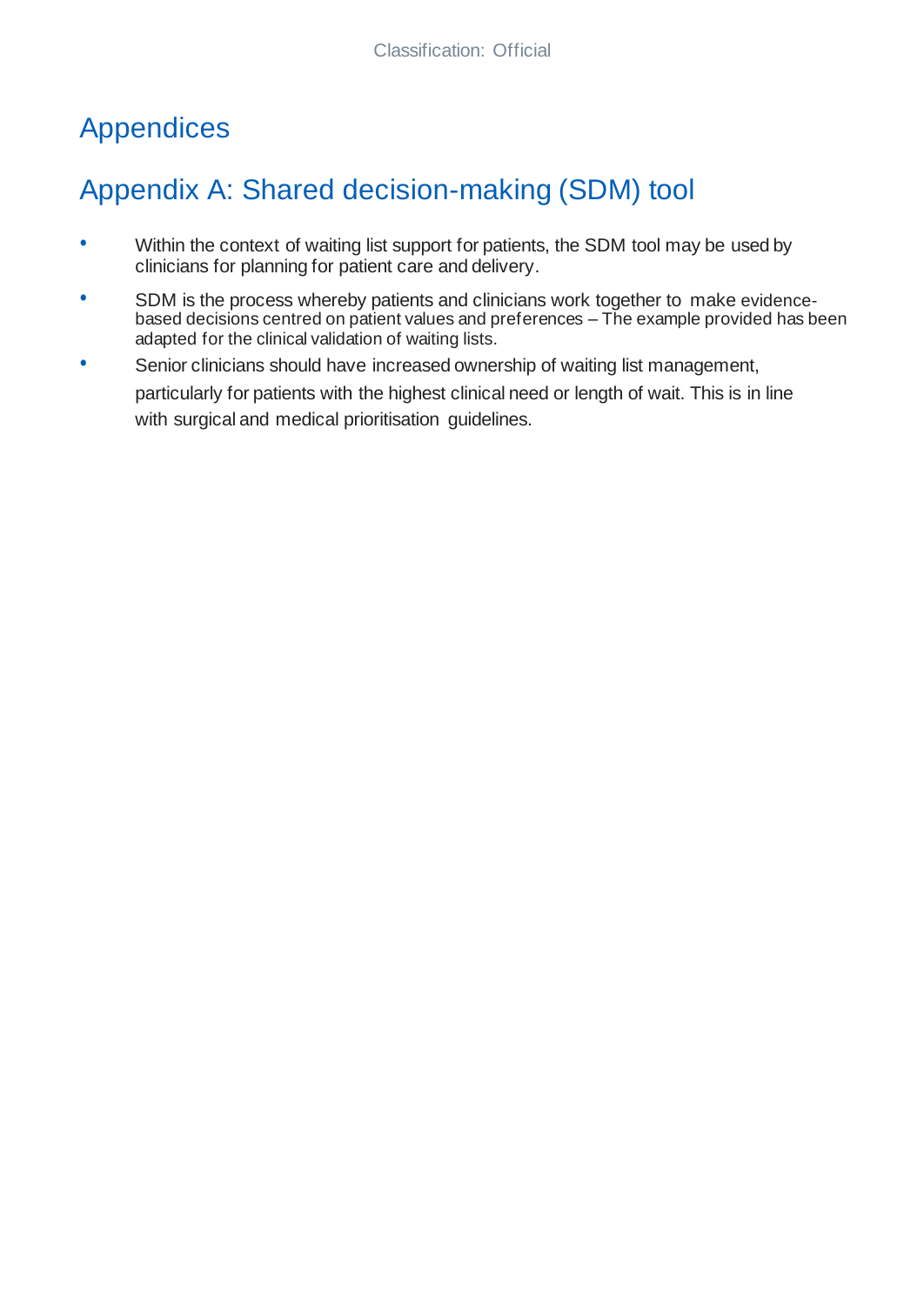**Risks** 

#### **Overview (for patients on surgical waiting lists)**

#### **GETTING READY**

Gather patient file and notes with any relevant imaging. Evaluate the patient's risk of contracting COVID-19. Be familiar with service/treatment

#### **INTRODUCTION**

Introduce yourself and title. Confirm patient's identity. Check the patient can speak in confidence. Summarise the reason for the call. Start agenda sheet.

#### **THE PATIENT**

How are they coping with their condition? Check for changes in symptoms, medications, general health and support circle. Explore patient concerns regarding COVID-19 in a clinical environment. Check expectations of the patient regarding the surgery (do they want to proceed or postpone or defer decision). Communicate self-isolation and testing guidance. Consider wider risks to the patient's household.

#### **OPTIONS TALK**

Discuss appropriate input at this stage; surgical, medical, therapies, non-surgical options. Discuss the outcomes of delaying treatment. Decision support tools. Discuss risk if they catch COVID-19 considering patient's wider background/concerns.

#### **DECISION TALK**

Going ahead with surgical / medical input: Discuss self-isolation and testing before surgery. Reduced immunity during recovery. from public transport and risk from contracting illness from other household members. Check understanding of current quidelines. active, healthy diet, smoking cessation, reduce alcohol. Signpost to resources to support preparing for surgery (pre-habilitation).

Deferring decision: Discuss that a decision does not need to be made today. Discuss timelines and how to get back in contact.

#### **FINAL STEPS**

Summarise your and patient's next steps. Signpost patient to further options if required. Offer any leaflets/material in easy read format if appropriate. Draft letter as per template with a copy to GP and medical records.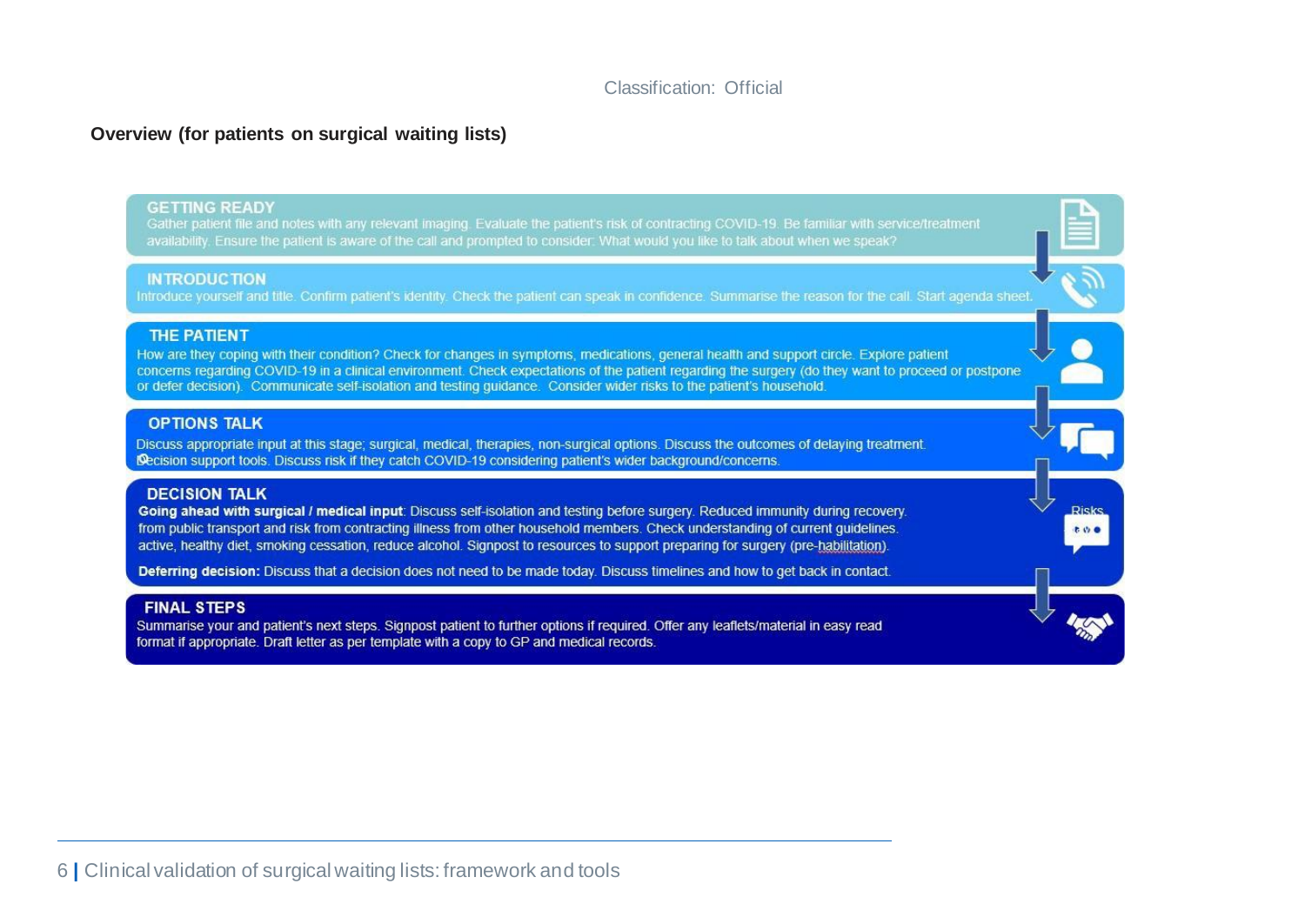# Appendix B: Frequently asked questions

### **Patient questions**

#### **1. How long will I have to wait for my operation?**

Unfortunately, at the moment we can't be certain. The pandemic has had a big impact on the NHS and we are trying to resume services and keep patients safe at the same time as we continue to treat COVID-19 cases. We are reviewing all patients to see what they want and prioritise those in most urgent need. We are doing our utmost to ensure you get the treatment you require as soon as possible.

### **2. I have breached the 18 week wait. What are my options?**

As per the NHS constitution, you have the right to access certain NHS services within maximum waiting times or, if this is not possible, for the NHS to take all reasonable steps to offer you a range of suitable alternative providers. However, the pandemic may be limiting these alternative services.

However, it should be noted that although the challenges of the COVID-19 pandemic are now diminishing, some services may still be affected meaning that access to alternative services could be limited.

#### **3. What if I get worse?**

If your symptoms get worse, please contact us on [insert contact number]. Alternatively, you can contact your GP or call NHS 111 for advice.

### **4. What if I change my mind?**

You are always free to change your mind. If we agreed that you would come in for surgery/treatment and you decide you no longer wish to have this, or you now decide you would like it when previously you chose not to, please contact us on [insert contact number] or email us on [insert email] and we can discuss your options with you.

### **5. What about my right to choose?**

We are contacting all patients on our surgical waiting list to find out what their symptoms and needs are now, rather than at the time their surgery was booked. This will allow you and your clinician together to agree what is best for you now. If you still require surgery, you can choose between going ahead or postponing it. You may be offered treatments other than surgery, where these are appropriate for you. You don't need to decide what you want to do when speaking to your clinician on the telephone; you can let us know within [x] weeks following your consultation by contacting us on [insert contact number].

### **6. Do I need to have a laptop or smart device to have a consultation?**

We're most likely to ring you. Where we can run video consultations, we can use this if you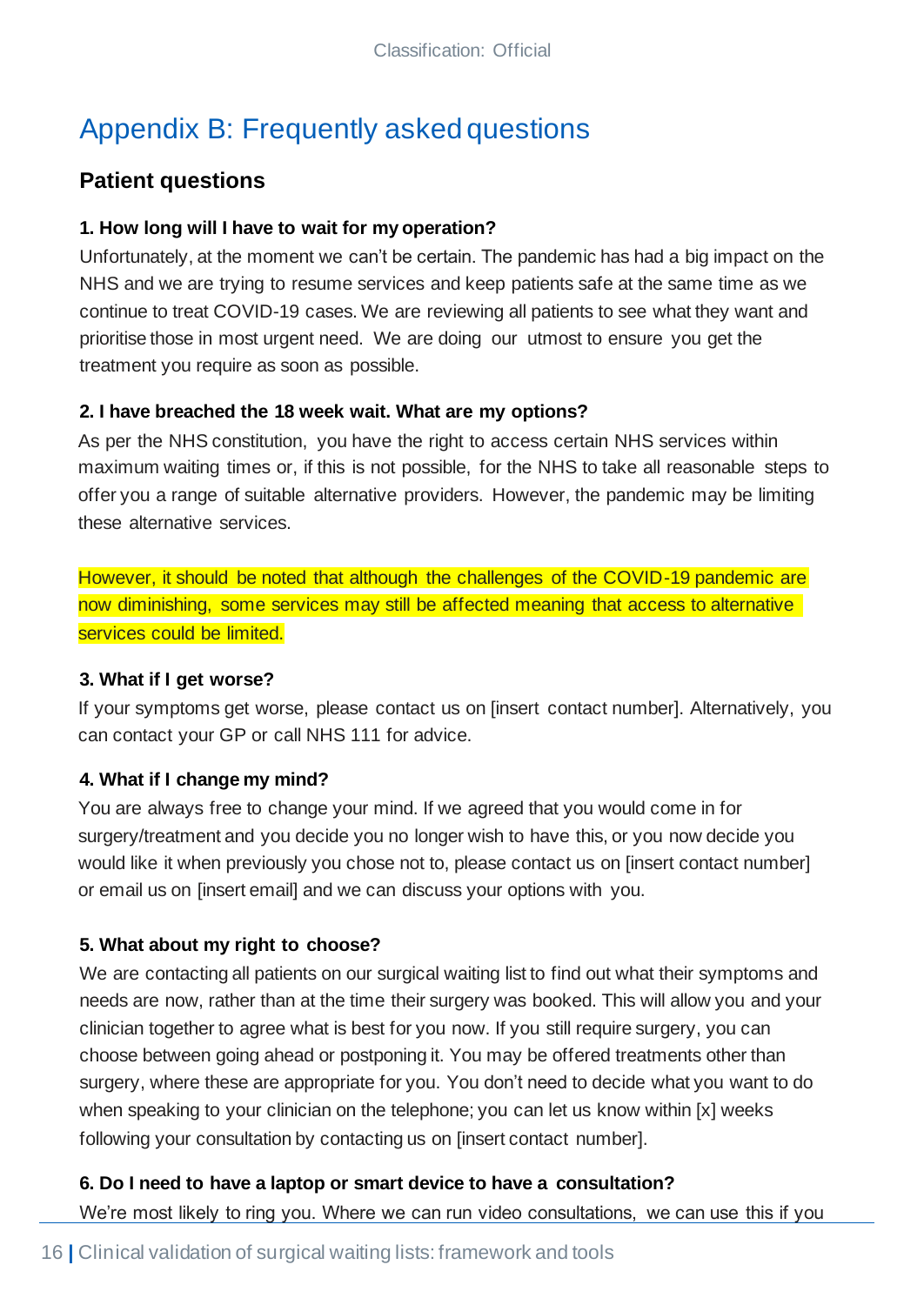have the right electronic equipment [adapt as locally appropriate].

### **7. Is it safe to go ahead with my surgery? Will I catch COVID-19 in hospital?**

Our hospital follows very strict rules for preventing all types of infection, including COVID-19. You will be cared for in a low risk area and all patients who are admitted to this area will have had a negative swab test, like you. No staff who have COVID-19 symptoms or come into contact with someone with symptoms are allowed to work in thehospital.

### **8. Can I have a cancellation slot?**

It's impossible to give one answer to this question as it will depend on how our local services are organised and whether this is appropriate for you. However, cancellations do occur and we may consider introducing a system to allow patients to be called in at a late stage (allowing for pre-operative screening and testing) [adapt as locally appropriate].

### **Trust questions**

### **1. What about the patient's right to choose?**

Clinical validation enables clinicians to gain up to date understanding of a patient's conditions and by talking to their patients, joint decision-making between clinician and patient. Patients will be given the choice between having surgery/treatment (where required) and postponing this, if they prefer to wait. Patients will also be offered the option of alternative treatments where appropriate.

### **2. How will clinical validation be applied?**

Validation will be undertaken by the clinician responsible for the patient's care. Patients can then be prioritised for treatment, in line with the FSSA guide [https://fssa.org.uk/\\_userfiles/pages/files/covid19/prioritisation\\_master\\_240720.pdf](https://fssa.org.uk/_userfiles/pages/files/covid19/prioritisation_master_240720.pdf)

### **3. We have previously done clinical validation. What will be different this time?**

If you have already completed or have commenced clinical validation, including direct contact with patients, since the pandemic commenced, there is no need to repeat if you are confident that the current waiting list is an accurate reflection of the patient's wishes.

For those that have not started this process, the current status of patients needs to be validated. This clinical validation is based on joint decision-making and also allows patients to be prioritised using the FSSA prioritisation system. Patients should be contacted to explain that they will have a remote appointment to discuss their current symptoms and situation. At a review held with the patient either online or using the telephone, a joint decision should be made and confirmed in writing to the patient, with a copy sent to their GP. The patient will then be prioritised based on this review.

### **4. Is additional funding available for clinicalreview?**

You will need to discuss this with your local line manager. Remote consultations are most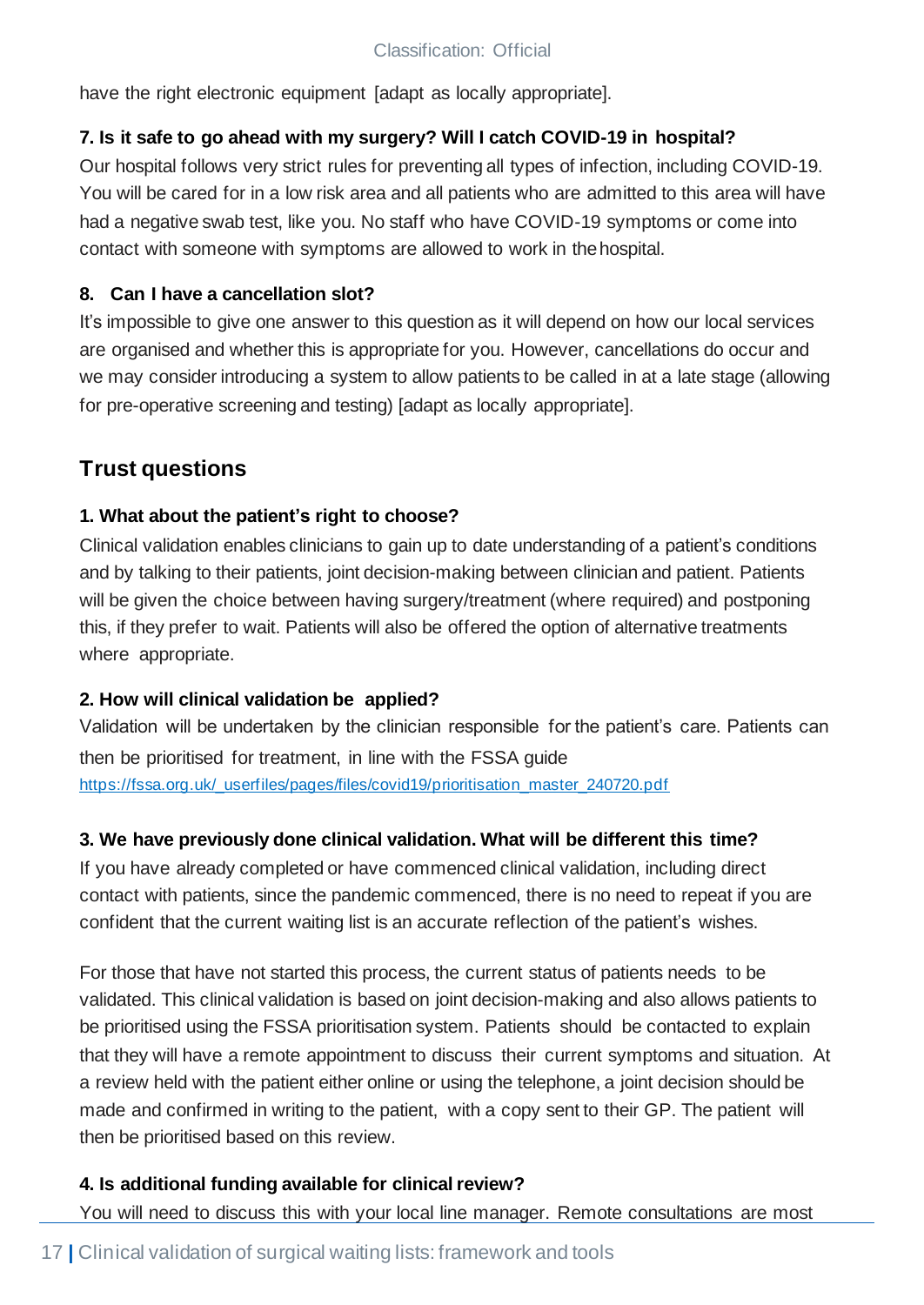efficient if they are organised like a clinic and performed in a session. 'Cold calling' patients does not work. These remote clinics are part of direct clinical care.

#### **5. Does the consultation have to be done face-to-face, by video or by telephone?**

Face-to-face consultations should be avoided if possible but for some groups of patients, this will be the only way to ensure good communication and to prevent them from being disadvantaged.. We anticipate that most consultations will be by telephone, but video consultation can be used where both the trust and the patient have this facility.

#### **6. What if the patient does not want treatment?**

Patients can choose to delay or decline treatment. We advise that the patient is informed of any alternatives to surgery (if available) and any risks associated with delays in treatment. A clinical decision should be made on whether the patient should be discharged back to primary care or remain under review. Patient initiated follow up may be a good option for some.

### **7. What happens to the PTL position on the waiting list?**

The patient continues to wait for treatment and is therefore visible and reported as part of national weekly and monthly returns. This does not alter current reporting for patients who have chosen to defer treatment.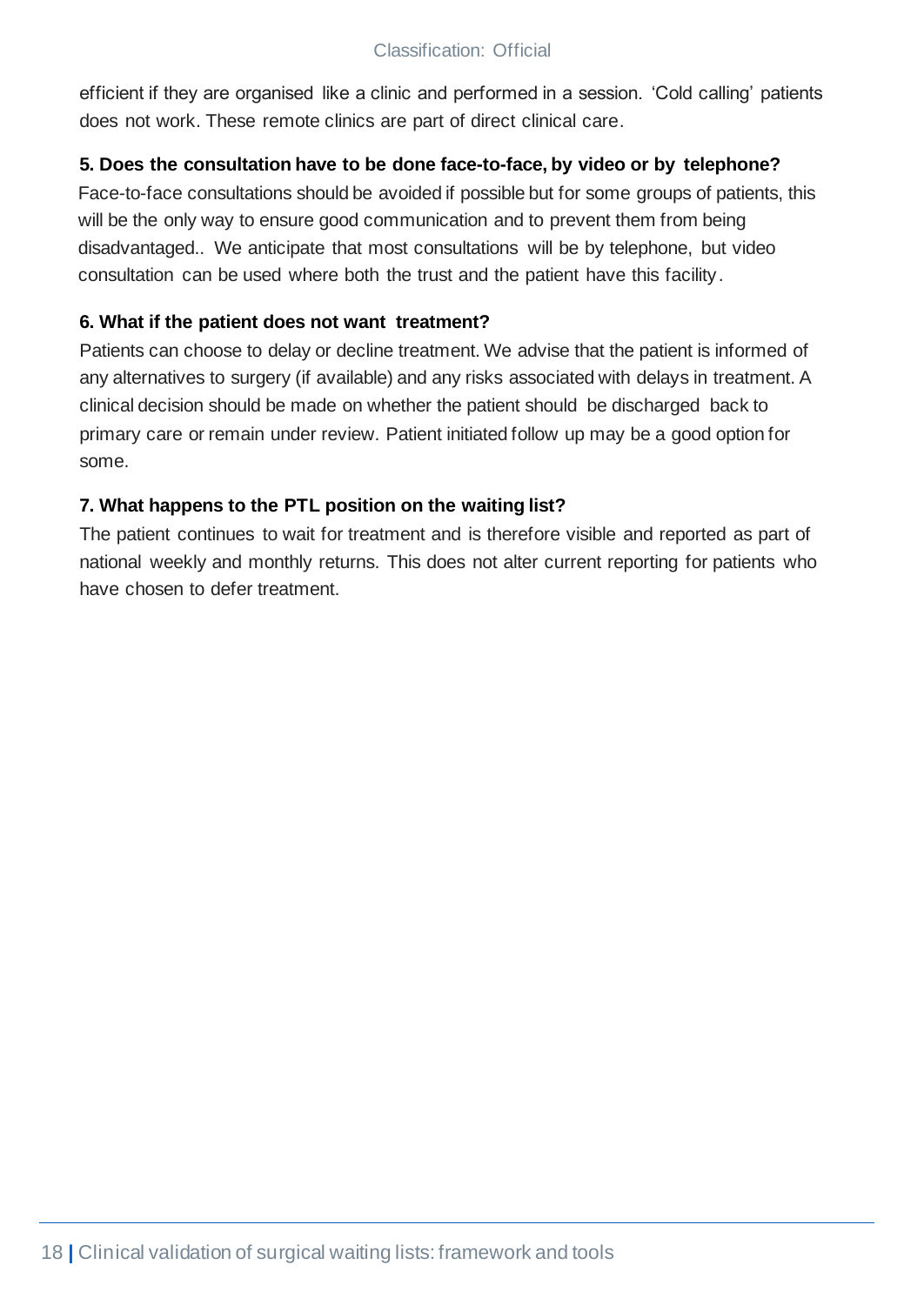# <span id="page-18-0"></span>Appendix C: Supporting distressed patients

Understandably some patients may become distressed or angry when contacted about their surgery.

Trusts can give their patients support via PALS and should ensure this team understands the validation process.

Ensure you have information leaflets outlining the complaints process, and can post these to patients if required.

Make sure that junior staff have someone to escalate any concerns to.

These are useful resources:

- <https://www.bmj.com/content/333/7563/s64>
- [https://www.bma.org.uk/advice-and-support/your-wellbeing/insight-and-advice/first](https://www.bma.org.uk/advice-and-support/your-wellbeing/insight-and-advice/first-times/managing-angry-patients)[times/managing-angry-patients](https://www.bma.org.uk/advice-and-support/your-wellbeing/insight-and-advice/first-times/managing-angry-patients)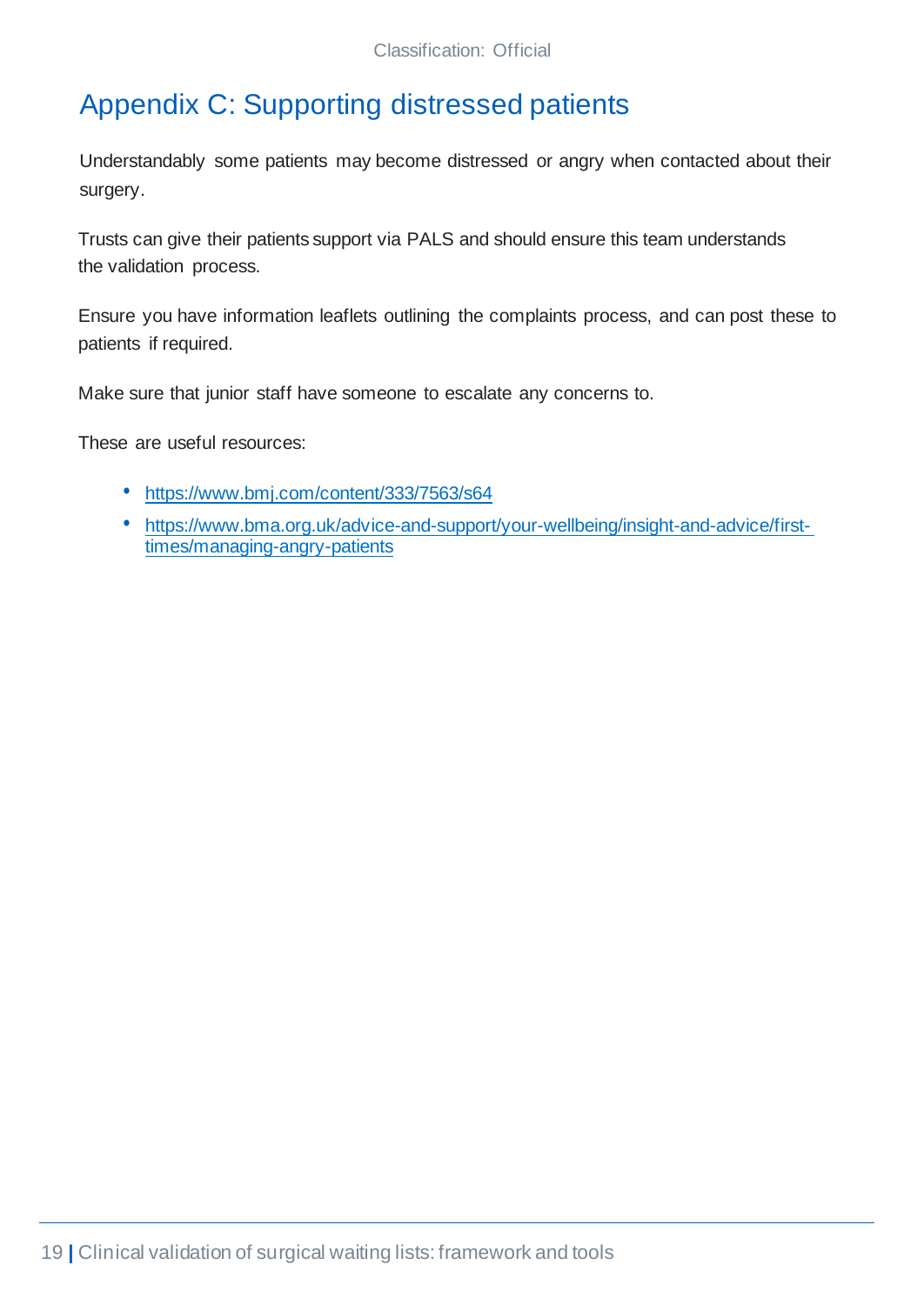# <span id="page-19-0"></span>Appendix D: Waiting list prioritisation\*

| $<$ 1 month                                                          | P2 |
|----------------------------------------------------------------------|----|
| $<$ 3 months                                                         | P3 |
| $>3$ months<br>Delay 3 months possible                               | P4 |
| Patient wishes to postpone surgery<br>due to non-COVID-19 concerns** | Рĥ |

\* Based onthe prioritisation toolproduced by theFederation of Surgical Specialty Associations and endorsed by all surgical colleges: https://fssa.org.uk/\_userfiles/pages/files/covid19/prioritisation\_master\_240720.pdf

\*\* This decision needs to be discussed with the patient within six months.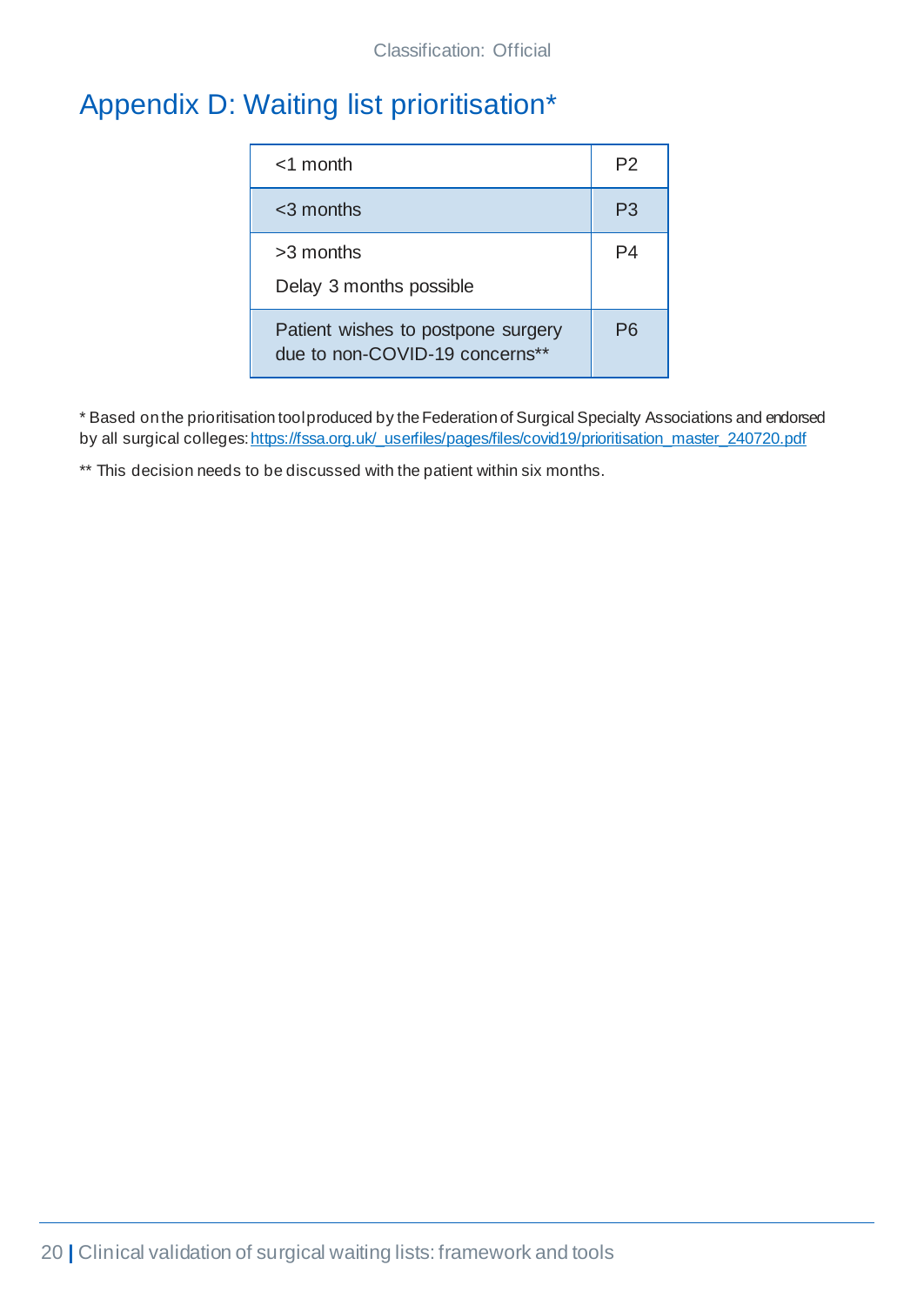# <span id="page-20-0"></span>Appendix E: Resources for trusts and patients

| <b>For providers</b>    |                                                                                                                        |
|-------------------------|------------------------------------------------------------------------------------------------------------------------|
| Shared decision-        | Shared decision making infographic                                                                                     |
| making                  | https://www.personalisedcareinstitute.org.uk<br>https://www.e-lfh.org.uk/programmes/shared-decision-making/            |
|                         |                                                                                                                        |
| Clinical prioritisation | Surgical prioritisation guidance                                                                                       |
|                         | Evidence-based interventions guidance                                                                                  |
| <b>Templates</b>        | Standard letter to patient following waiting list review (to be copied                                                 |
|                         | to GP)                                                                                                                 |
|                         | Standard letter inviting patient to consultation                                                                       |
|                         | Standard letter advising patients how to get ready for surgery                                                         |
| Preparing for           | https://www.nationalvoices.org.uk/sites/default/files/public/publicat                                                  |
| consultation            | ions/the_doctor_will_zoom_you_now-_top_tips.pdf<br>https://www.nationalvoices.org.uk/publications/our-publications/dr- |
|                         |                                                                                                                        |
| <b>For patients</b>     | will-zoom-you-now-getting-most-out-virtual-health-and-care                                                             |
| Obesity                 | https://www.nhs.uk/conditions/obesity/                                                                                 |
| <b>Diabetes</b>         | https://www.nhs.uk/conditions/diabetes/                                                                                |
| Smoking                 | https://www.nhs.uk/conditions/stop-smoking-treatments/                                                                 |
| Alcohol                 | https://www.nhs.uk/conditions/alcohol-misuse/                                                                          |
| Physical activity       | https://www.nhs.uk/live-well/exercise/                                                                                 |
|                         | https://cpoc.org.uk/patients/fitter-better-sooner-toolkit                                                              |
|                         | https://www.nhs.uk/better-health/                                                                                      |
|                         |                                                                                                                        |
| Self-management         | https://www.nhs.uk/conditions/stress-anxiety-depression/improve-                                                       |
|                         | mental-wellbeing/                                                                                                      |
|                         | https://www.csp.org.uk/conditions/managing-pain-home                                                                   |
|                         |                                                                                                                        |
| Mental health           | https://www.nhs.uk/conditions/stress-anxiety-depression/improve-                                                       |
|                         | mental-wellbeing/                                                                                                      |
| Learning disability     | https://www.nhs.uk/conditions/learning-disabilities/                                                                   |
| Older people and those  | https://www.cqc.org.uk/guidance-providers/adult-social-                                                                |
| with a disability       | care/access-hospital-care-treatment-older-disabled-people-living                                                       |
| Pre-operative guide for | https://cpoc.org.uk/patients/guidance-adult-patients-having-                                                           |
| patients (adults)       | operation-during-covid-19                                                                                              |
| Pre-operative guide for | https://cpoc.org.uk/my-operation-and-coronavirus-guidance-                                                             |
| patients (young people) | young-people-undergoing-surgery-during-covid-19-pandemic                                                               |
| Preparing for surgery   | https://cpoc.org.uk/patients/fitter-better-sooner-toolkit                                                              |
| NICE guide on           | https://www.nice.org.uk/guidance/ng180                                                                                 |
| perioperative care (Aug |                                                                                                                        |
| 2020)                   |                                                                                                                        |
| Shared decision         | https://www.choosingwisely.co.uk/about-choosing-wisely-uk/                                                             |
| making                  |                                                                                                                        |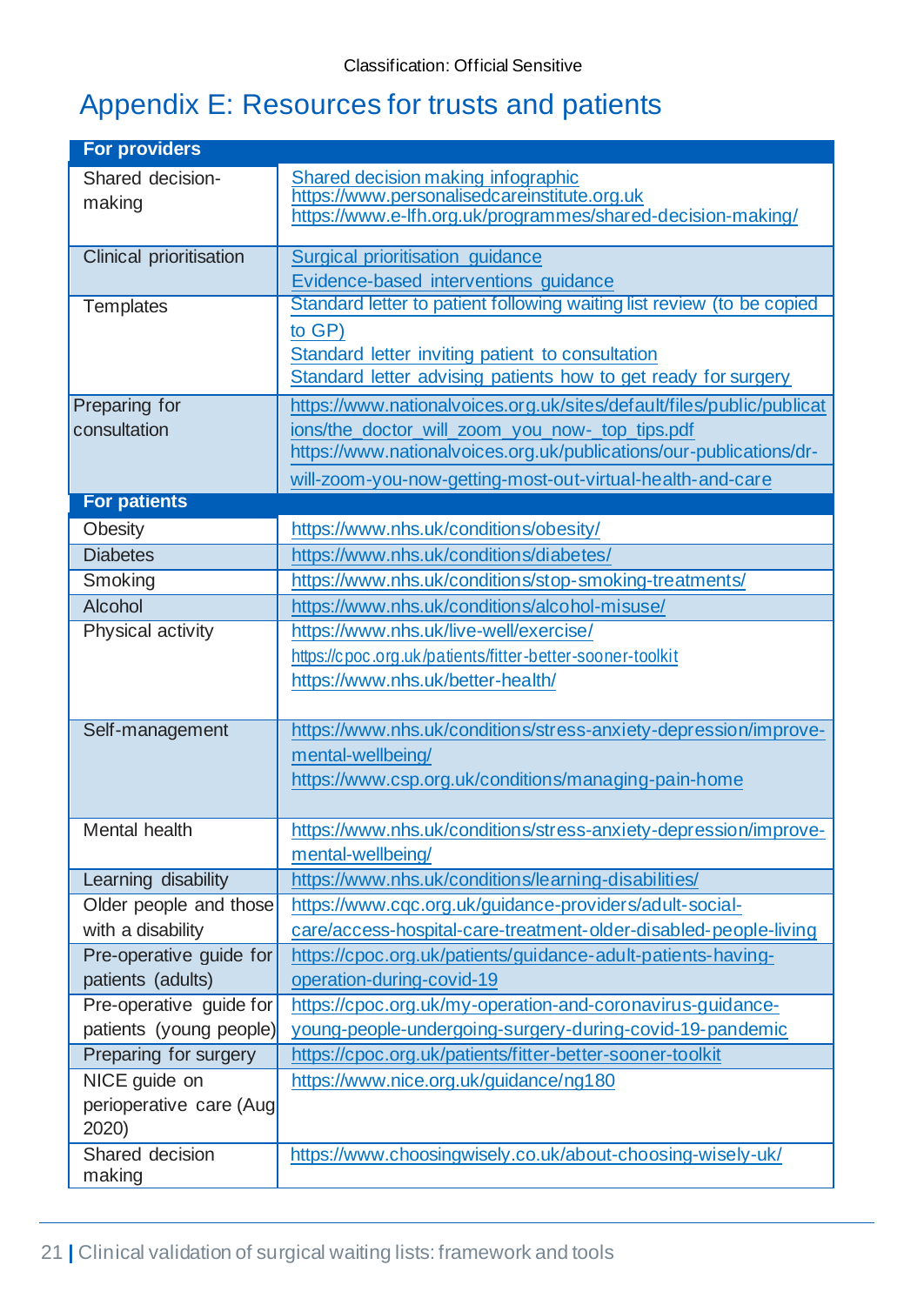# <span id="page-21-0"></span>Appendix F: Potential impact of each stage of clinical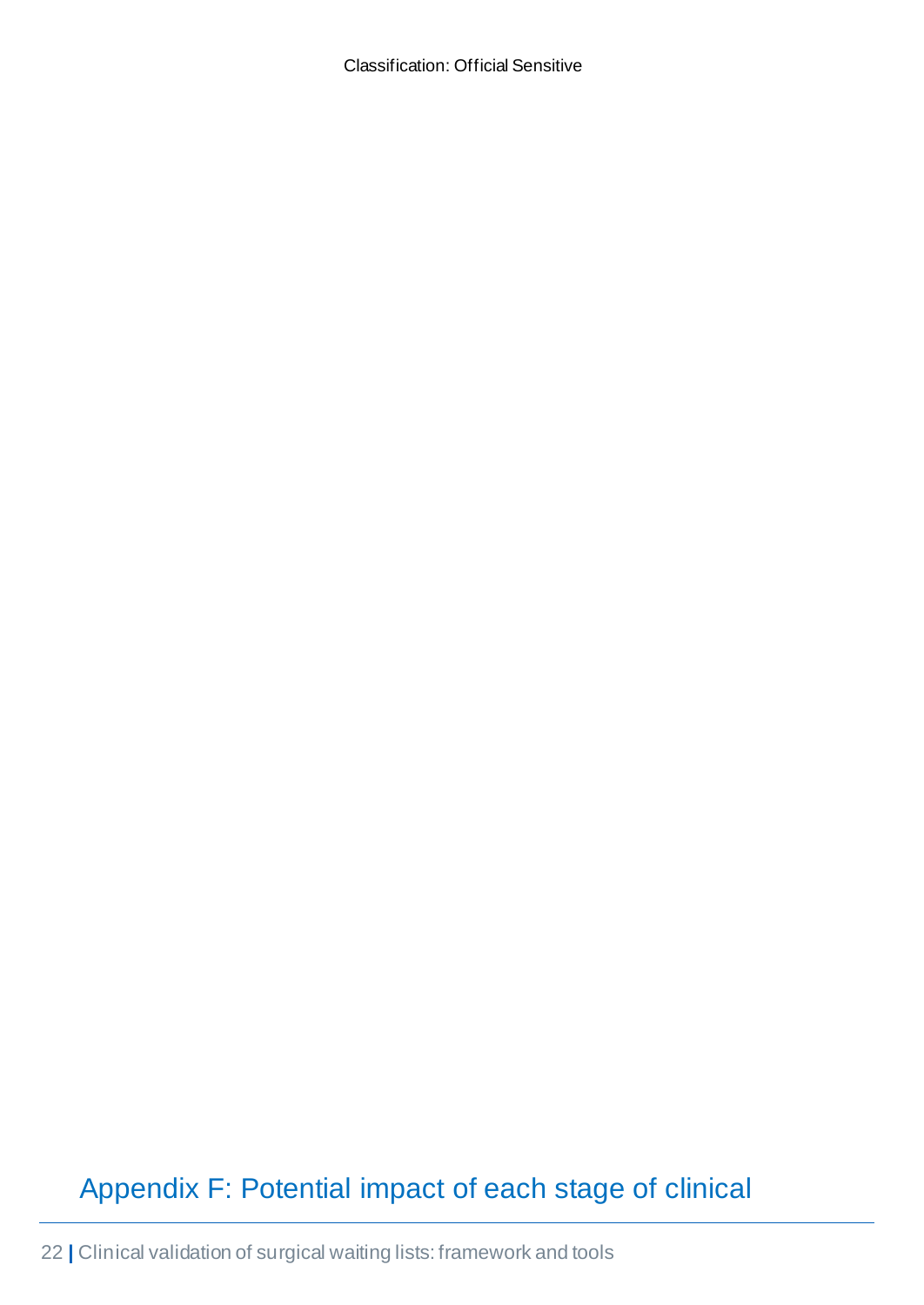### prioritisation

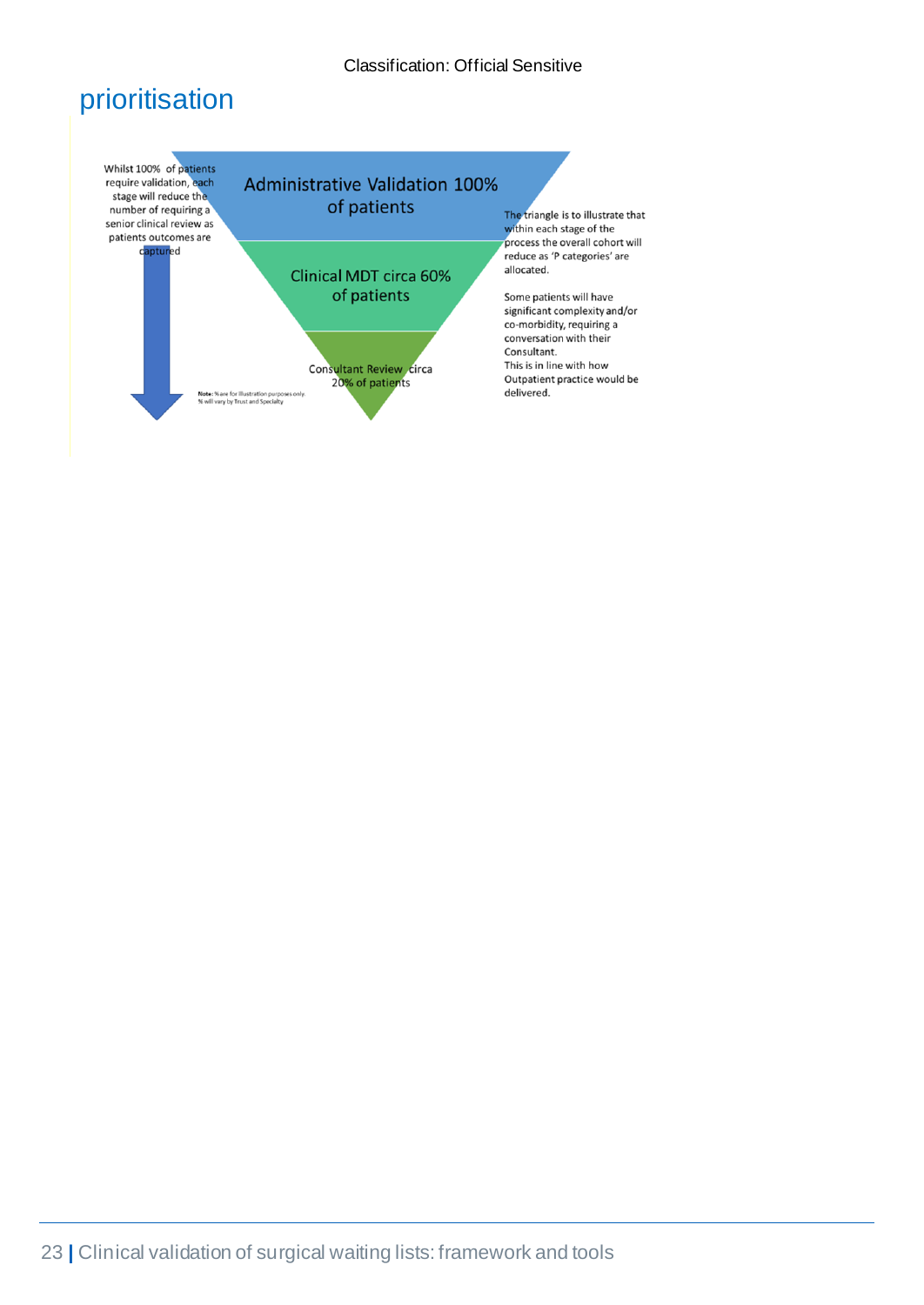### Appendix G: Admitted waiting list review process flow

<span id="page-23-0"></span>